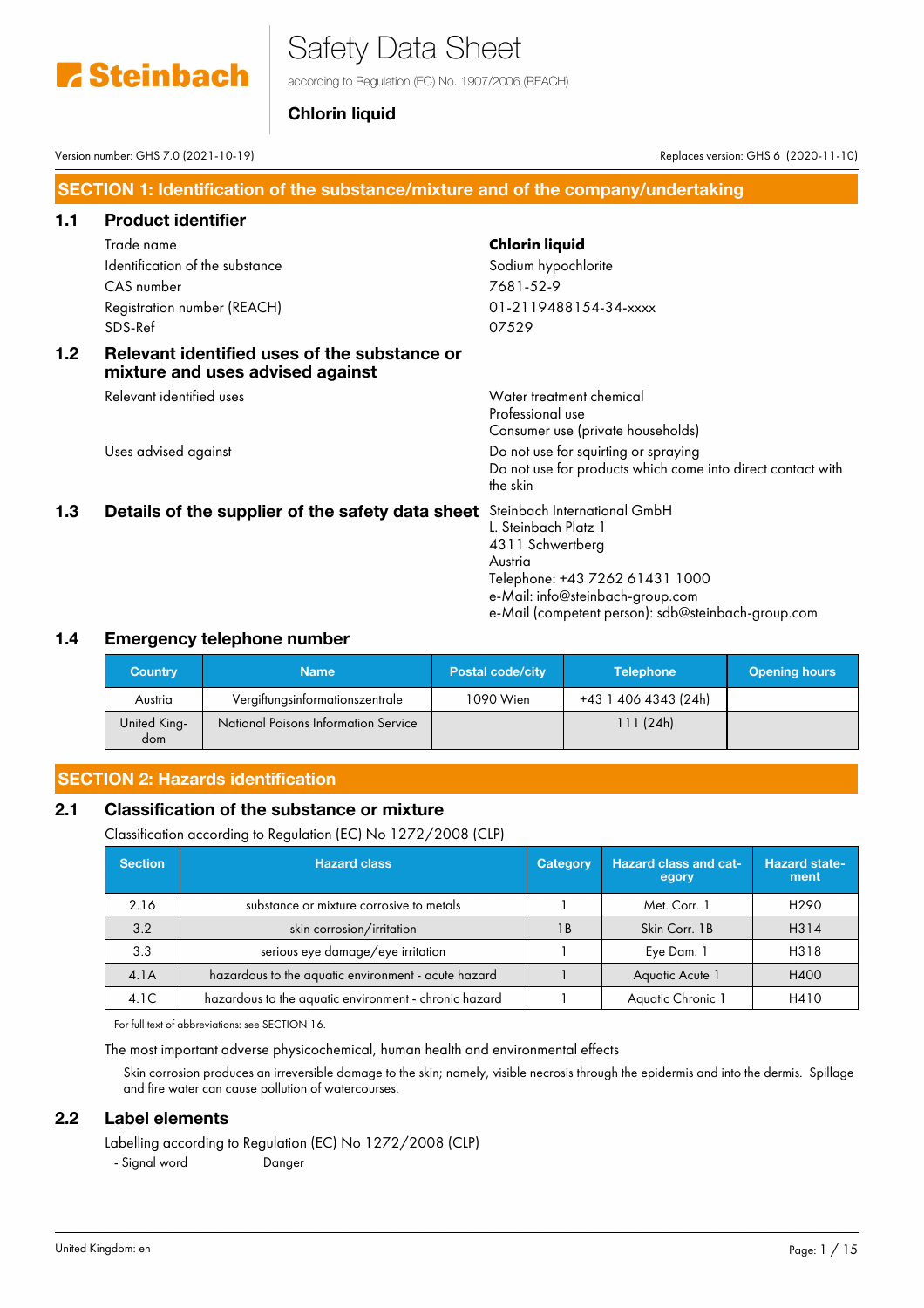

according to Regulation (EC) No. 1907/2006 (REACH)

## **Chlorin liquid**

Version number: GHS 7.0 (2021-10-19) Replaces version: GHS 6 (2020-11-10)

| - Pictograms                      |                                                                                                                                     |
|-----------------------------------|-------------------------------------------------------------------------------------------------------------------------------------|
| GHS05, GHS09                      |                                                                                                                                     |
| - Hazard statements               |                                                                                                                                     |
| H <sub>290</sub>                  | May be corrosive to metals.                                                                                                         |
| H314                              | Causes severe skin burns and eye damage.                                                                                            |
| H410                              | Very toxic to aquatic life with long lasting effects.                                                                               |
| - Precautionary statements        |                                                                                                                                     |
| P <sub>10</sub> 1                 | If medical advice is needed, have product container or label at hand.                                                               |
| P102                              | Keep out of reach of children.                                                                                                      |
| P <sub>280</sub>                  | Wear protective gloves/eye protection/face protection.                                                                              |
| P301+P330+P331                    | IF SWALLOWED: rinse mouth. Do NOT induce vomiting.                                                                                  |
| P303+P361+P353                    | IF ON SKIN (or hair): Take off immediately all contaminated clothing. Rinse skin with water or shower.                              |
| P305+P351+P338                    | IF IN EYES: Rinse cautiously with water for several minutes. Remove contact lenses, if present and easy to<br>do. Continue rinsing. |
| P310                              | Immediately call a POISON CENTER/doctor.                                                                                            |
| P501                              | Dispose of contents/container to hazardous or special waste collection point.                                                       |
| - Supplemental hazard information |                                                                                                                                     |
| <b>EUH031</b>                     | Contact with acids liberates toxic gas.                                                                                             |
| <b>EUH206</b>                     | Warning! Do not use together with other products. May release dangerous gases (chlorine).                                           |

## **2.3 Other hazards**

Results of PBT and vPvB assessment

According to the results of its assessment, this substance is not a PBT or a vPvB.

## **SECTION 3: Composition/information on ingredients**

## **3.1 Substances**

| Name of substance            | Sodium hypochlorite        |     |                       |
|------------------------------|----------------------------|-----|-----------------------|
| CAS No                       | 7681-52-9                  |     |                       |
| EC No                        | 231-668-3                  |     |                       |
| REACH Reg. No                | 01-2119488154-34-xxxx      |     |                       |
| Index No                     | 017-011-00-1               |     |                       |
| <b>Specific Conc. Limits</b> | <b>M-Factors</b>           | ATE | <b>Exposure route</b> |
| $\blacksquare$               | $M$ -factor (acute) = 10.0 |     |                       |

## **SECTION 4: First aid measures**

## **4.1 Description of first aid measures**

#### General notes

Do not leave affected person unattended. Remove victim out of the danger area. Keep affected person warm, still and covered. In case of accident or if you feel unwell, seek medical advice immediately (show the label where possible). Take off immediately all contaminated clothing. Symptoms may develop several hours following exposure; medical observation therefore necessary for at least 48 hours. In case of unconsciousness place person in the recovery position. Never give anything by mouth. Self-protection of the first aider.

Following inhalation

Mouth to mouth resuscitation should be avoided. Use alternative methods, preferably with oxygen or compressed air driven apparatus. If breathing is irregular or stopped, immediately seek medical assistance and start first aid actions. In case of respiratory tract irritation, consult a physician. Provide fresh air.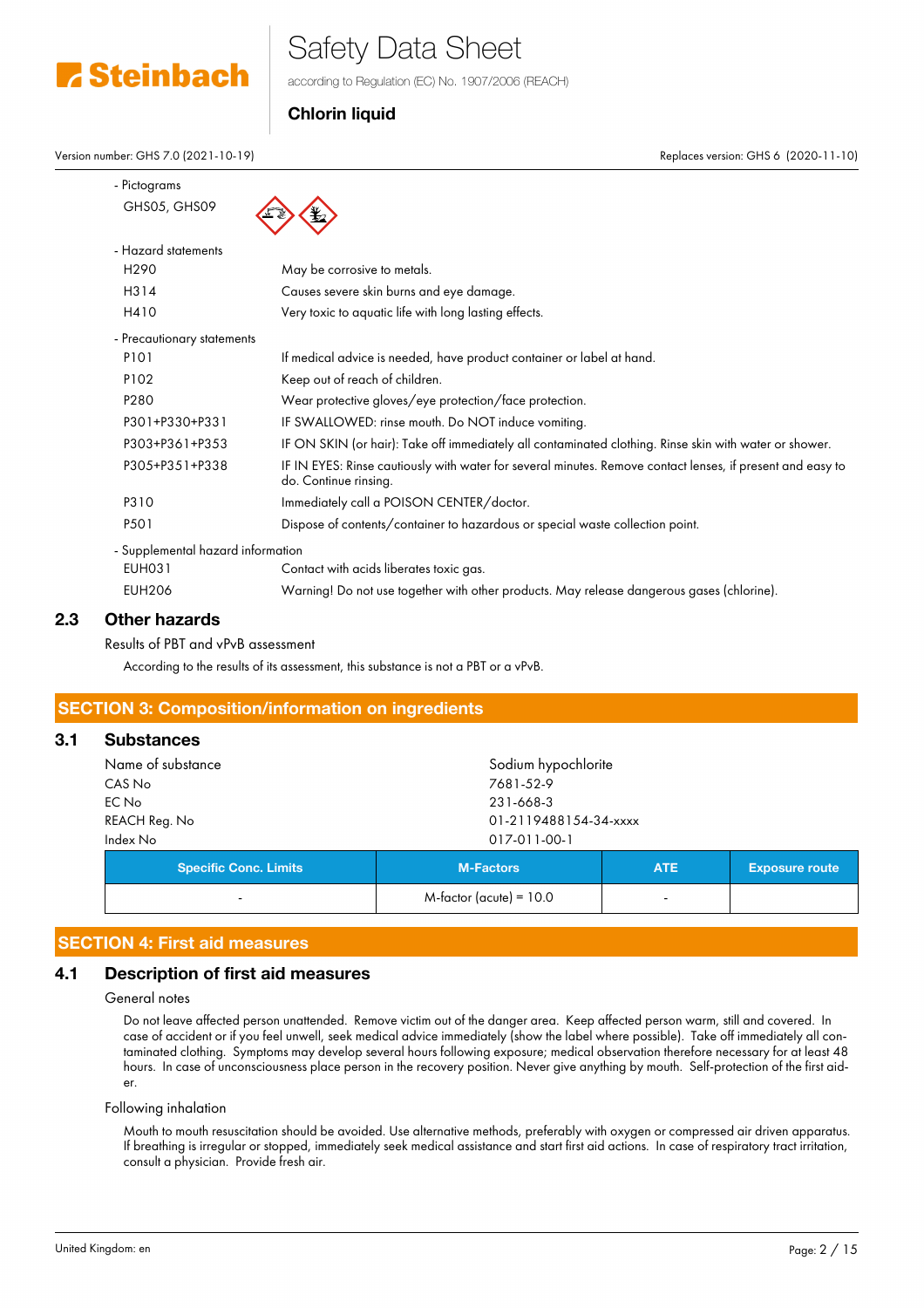

## **Chlorin liquid**

#### Version number: GHS 7.0 (2021-10-19) Replaces version: GHS 6 (2020-11-10)

#### Following eye contact

Remove contact lenses, if present and easy to do. Continue rinsing. Irrigate copiously with clean, fresh water for at least 10 minutes, holding the eyelids apart. In all cases of doubt, or when symptoms persist, seek medical advice.

#### Following ingestion

Rinse mouth with water (only if the person is conscious). Let be drunken in little sips: 0,1-0,2l Water. Do NOT induce vomiting. Call a physician immediately.

#### **4.2 Most important symptoms and effects, both acute and delayed**

Symptoms and effects are not known to date.

#### **4.3 Indication of any immediate medical attention and special treatment needed**

None.

## **SECTION 5: Firefighting measures**

#### **5.1 Extinguishing media**

Suitable extinguishing media

Water spray, Alcohol resistant foam, BC-powder, Carbon dioxide (CO2)

Unsuitable extinguishing media

Water jet

#### **5.2 Special hazards arising from the substance or mixture**

Substance or mixture corrosive to metals.

#### Hazardous combustion products

Hydrogen chloride (HCl), Chlorine (Cl2)

#### **5.3 Advice for firefighters**

In case of fire and/or explosion do not breathe fumes. Co-ordinate firefighting measures to the fire surroundings. Do not allow firefighting water to enter drains or water courses. Collect contaminated firefighting water separately. Fight fire with normal precautions from a reasonable distance.

## **SECTION 6: Accidental release measures**

#### **6.1 Personal precautions, protective equipment and emergency procedures**

For non-emergency personnel

Remove persons to safety. Ventilate affected area.

#### For emergency responders

Wear breathing apparatus if exposed to vapours/dust/spray/gases.

#### **6.2 Environmental precautions**

Keep away from drains, surface and ground water. Retain contaminated washing water and dispose of it. If substance has entered a water course or sewer, inform the responsible authority.

#### **6.3 Methods and material for containment and cleaning up**

Advice on how to contain a spill

Covering of drains.

Advice on how to clean up a spill

Wipe up with absorbent material (e.g. cloth, fleece). Collect spillage: Kieselgur (diatomite), Sand, Universal binder

#### Appropriate containment techniques

Use of adsorbent materials.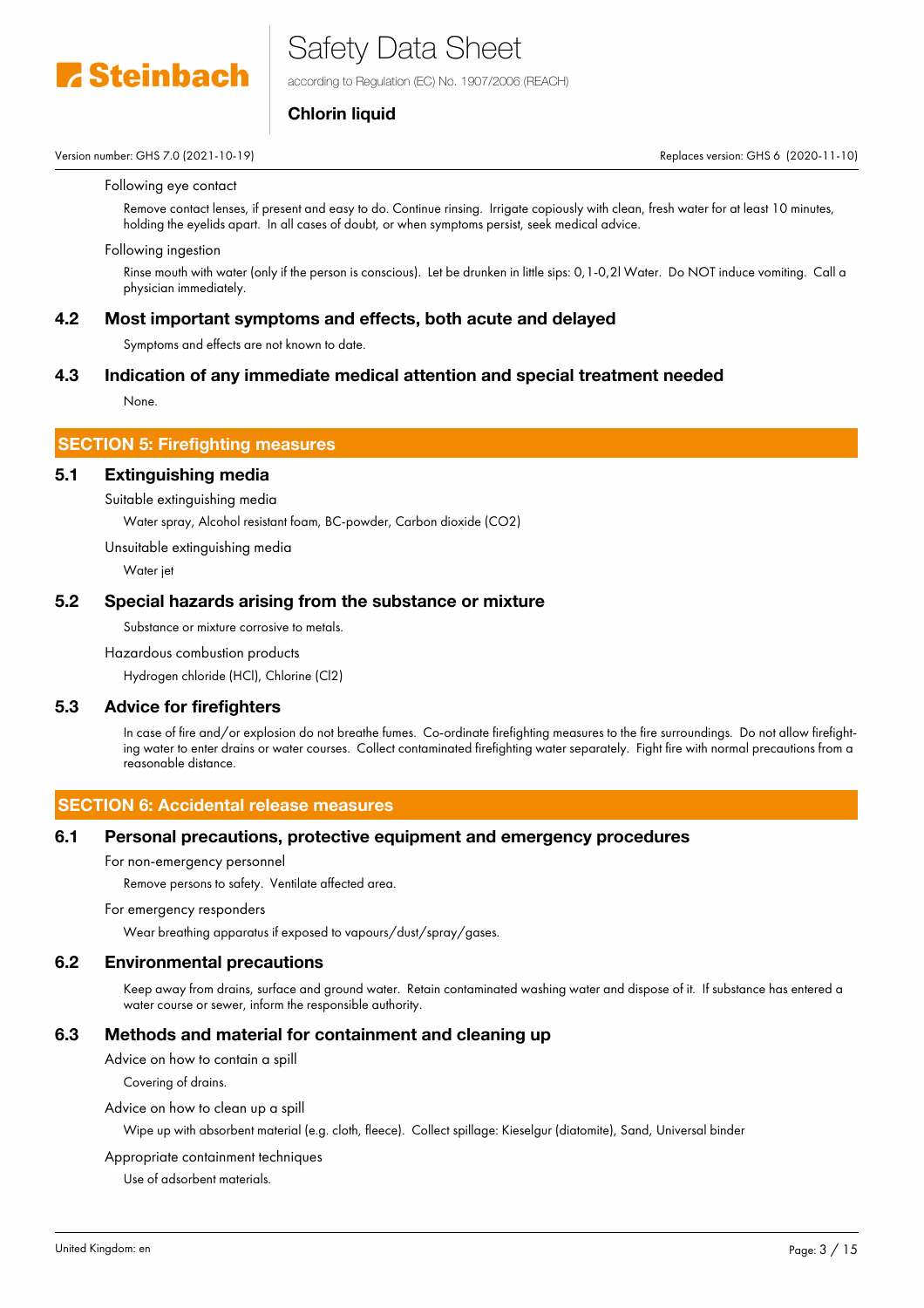

## **Chlorin liquid**

Other information relating to spills and releases

Place in appropriate containers for disposal. Ventilate affected area.

#### **6.4 Reference to other sections**

Hazardous combustion products: see section 5. Personal protective equipment: see section 8. Incompatible materials: see section 10. Disposal considerations: see section 13.

### **SECTION 7: Handling and storage**

### **7.1 Precautions for safe handling**

#### Recommendations

- Measures to prevent fire as well as aerosol and dust generation
- Use only in well-ventilated areas. Use local and general ventilation.
- Handling of incompatible substances or mixtures
- Do not mix with acids.

Advice on general occupational hygiene

Wash hands after use. Do not eat, drink and smoke in work areas. Remove contaminated clothing and protective equipment before entering eating areas. Never place chemicals in containers that are normally used for food or drink. Keep away from food, drink and animal feedingstuffs.

## **7.2 Conditions for safe storage, including any incompatibilities**

- Managing of associated risks
- Corrosive conditions

Store in corrosive resistant container with a resistant inner liner.

#### Control of effects

- Protect against external exposure, such as

High temperatures, Frost, UV-radiation/sunlight

- Specific designs for storage rooms or vessels
- Do not keep the container sealed.

#### Packaging compatibilities

Professional use: Only packagings which are approved (e.g. acc. to ADR) may be used. Consumer use (private households): Keep only in original container.

#### Conditions of storage

Keep container tightly closed in a cool place. Protect from sunlight. Keep away from children.

## **7.3 Specific end use(s)**

There is no additional information.

#### **SECTION 8: Exposure controls/personal protection**

#### **8.1 Control parameters**

|             | Occupational exposure limit values (Workplace Exposure Limits) |                 |                 |                     |                              |                      |                               |                           |                                            |               |                          |
|-------------|----------------------------------------------------------------|-----------------|-----------------|---------------------|------------------------------|----------------------|-------------------------------|---------------------------|--------------------------------------------|---------------|--------------------------|
| Coun<br>try | Name of agent                                                  | <b>CAS No</b>   | Iden-<br>tifier | <b>TWA</b><br>[ppm] | <b>TWA</b><br>[mg/<br>$m3$ ] | <b>STEL</b><br>[ppm] | <b>STEL</b><br>[mg]<br>$m3$ ] | Ceil-<br>$ing-C$<br>[ppm] | Ceil-<br>ing-C<br>[mg]<br>$\overline{m^3}$ | Nota-<br>tion | <b>Sourc</b><br>e        |
| EU          | chlorine                                                       | 7782-<br>$50-5$ | <b>IOELV</b>    |                     |                              | 0.5                  | 1.5                           |                           |                                            | proc          | 2006<br>15/<br><b>EC</b> |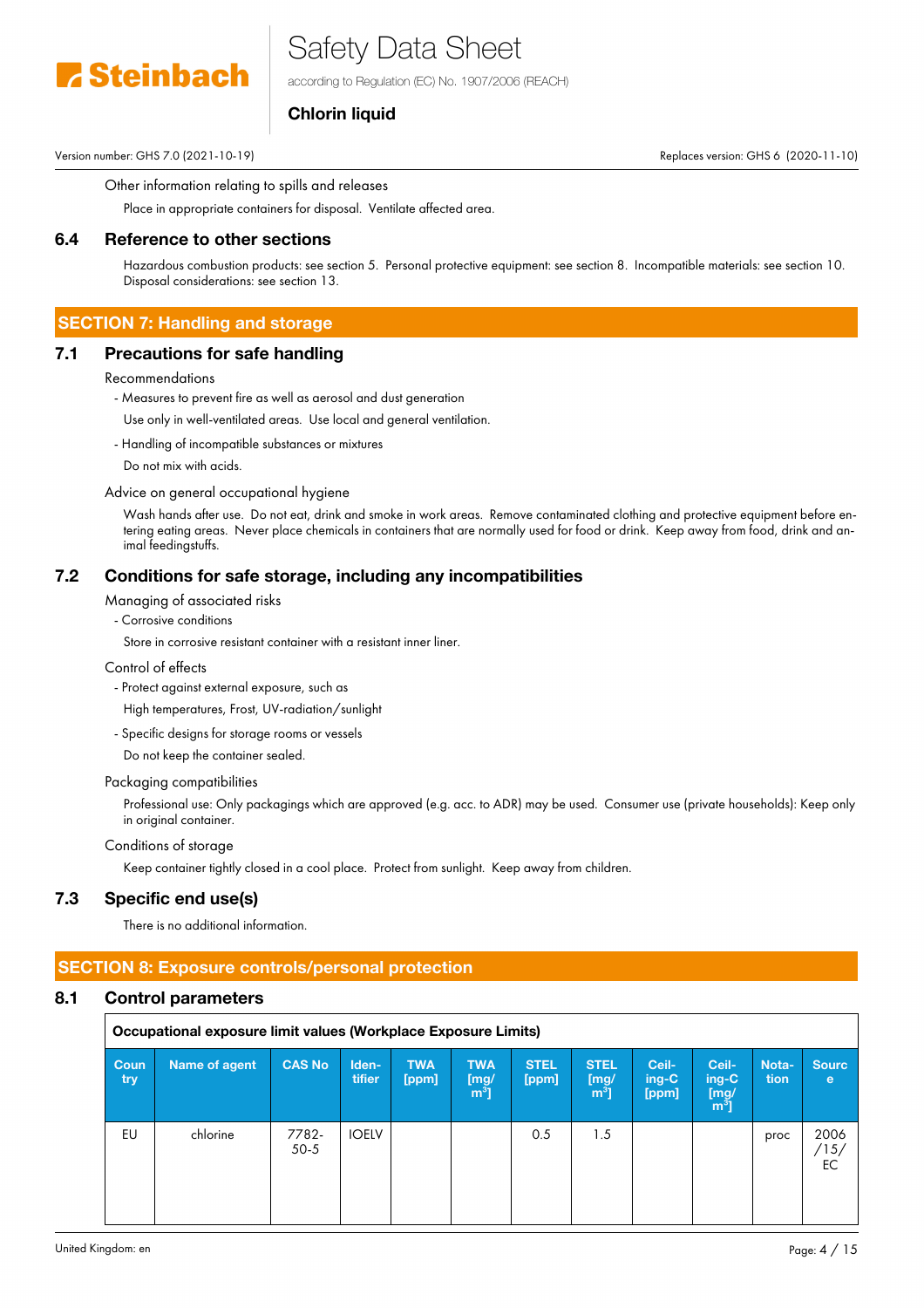

## **Chlorin liquid**

#### Version number: GHS 7.0 (2021-10-19) Replaces version: GHS 6 (2020-11-10)

|             | Occupational exposure limit values (Workplace Exposure Limits) |                   |                 |                     |                                        |                      |                                       |                           |                                            |               |                     |
|-------------|----------------------------------------------------------------|-------------------|-----------------|---------------------|----------------------------------------|----------------------|---------------------------------------|---------------------------|--------------------------------------------|---------------|---------------------|
| Coun<br>try | Name of agent                                                  | <b>CAS No</b>     | Iden-<br>tifier | <b>TWA</b><br>[ppm] | <b>TWA</b><br>[mg/<br>m <sup>3</sup> ] | <b>STEL</b><br>[ppm] | <b>STEL</b><br>[mg]<br>m <sup>3</sup> | Ceil-<br>$ing-C$<br>[ppm] | Ceil-<br>$ing-C$<br>[mg]<br>m <sup>3</sup> | Nota-<br>tion | <b>Sourc</b><br>e   |
| GB          | chlorine                                                       | 7782-<br>$50 - 5$ | WEL             |                     |                                        | 0.5                  | 1.5                                   |                           |                                            | proc          | <b>EH40</b><br>2005 |

**Notation**

Ceiling-C ceiling value is a limit value above which exposure should not occur<br>proc substances released during the process<br>STFI short-term exposure limit a limit value above which exposure should

substances released during the process

short-term exposure limit: a limit value above which exposure should not occur and which is related to a 15-minute period (unless otherwise specified)

TWA time-weighted average (long-term exposure limit): measured or calculated in relation to a reference period of 8 hours time-weighted average (unless otherwise specified)

## **Human health values**

#### **Relevant DNELs and other threshold levels**

| <b>Endpoint</b> | <b>Threshold level</b> | <b>Protection goal, route</b><br>of exposure | <b>Used in</b>                | <b>Exposure time</b>       |
|-----------------|------------------------|----------------------------------------------|-------------------------------|----------------------------|
| <b>DNEL</b>     | $1.55 \text{ mg/m}^3$  | human, inhalatory                            | worker (industry)             | chronic - systemic effects |
| <b>DNEL</b>     | 3.1 mg/m <sup>3</sup>  | human, inhalatory                            | worker (industry)             | acute - systemic effects   |
| <b>DNEL</b>     | 1.55 mg/m <sup>3</sup> | human, inhalatory                            | worker (industry)             | chronic - local effects    |
| <b>DNEL</b>     | 3.1 mg/m <sup>3</sup>  | human, inhalatory                            | worker (industry)             | acute - local effects      |
| <b>DNEL</b>     | $1.55 \text{ mg/m}^3$  | human, inhalatory                            | consumer (private households) | chronic - systemic effects |
| <b>DNEL</b>     | 3.1 mg/m <sup>3</sup>  | human, inhalatory                            | consumer (private households) | acute - systemic effects   |
| <b>DNEL</b>     | 1.55 mg/m <sup>3</sup> | human, inhalatory                            | consumer (private households) | chronic - local effects    |
| <b>DNEL</b>     | 3.1 mg/m <sup>3</sup>  | human, inhalatory                            | consumer (private households) | acute - local effects      |
| <b>DNEL</b>     | 0.26 mg/kg bw/<br>day  | human, oral                                  | consumer (private households) | chronic - systemic effects |

## **Environmental values**

| <b>Relevant PNECs and other threshold levels</b> |                          |                   |                                  |                              |  |  |  |
|--------------------------------------------------|--------------------------|-------------------|----------------------------------|------------------------------|--|--|--|
| <b>Endpoint</b>                                  | <b>Threshold level</b>   | <b>Organism</b>   | <b>Environmental compartment</b> | <b>Exposure time</b>         |  |  |  |
| <b>PNEC</b>                                      | $0.21 \frac{\mu g}{\mu}$ | aquatic organisms | freshwater                       | short-term (single instance) |  |  |  |
| <b>PNEC</b>                                      | $0.042\frac{\mu g}{\mu}$ | aquatic organisms | marine water                     | short-term (single instance) |  |  |  |
| <b>PNEC</b>                                      | $4.69$ mg/               | aquatic organisms | sewage treatment plant (STP)     | short-term (single instance) |  |  |  |

## **8.2 Exposure controls (professional use)**

Appropriate engineering controls

General ventilation.

Individual protection measures (personal protective equipment)

- Eye/face protection

Use safety goggle with side protection (EN 166).

Skin protection

- Hand protection

Wear suitable gloves. Chemical protection gloves are suitable, which are tested according to EN 374. Check leak-tightness/impermeability prior to use. In the case of wanting to use the gloves again, clean them before taking off and air them well. For special purposes, it is recommended to check the resistance to chemicals of the protective gloves mentioned above together with the supplier of these gloves.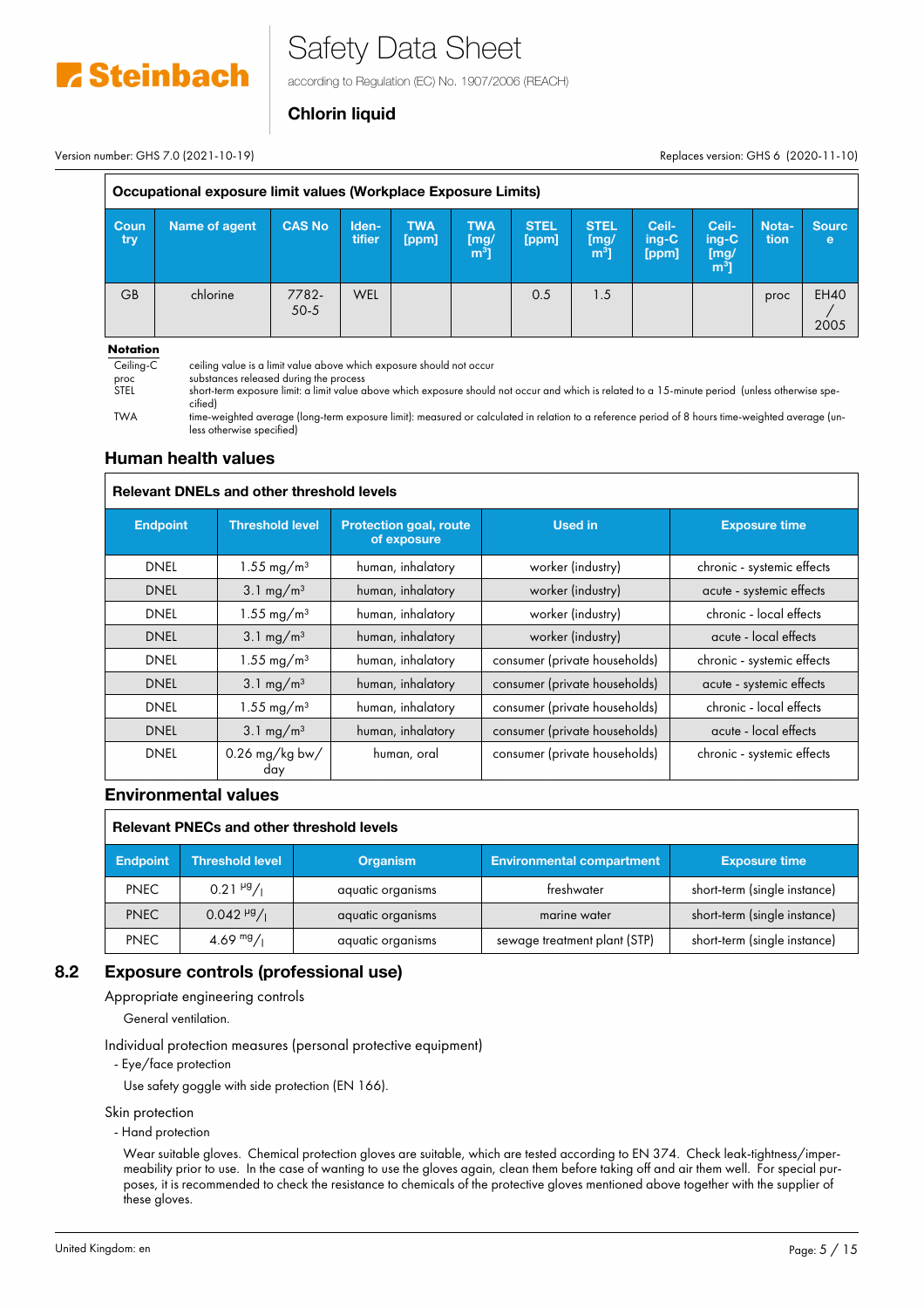

according to Regulation (EC) No. 1907/2006 (REACH)

## **Chlorin liquid**

#### Version number: GHS 7.0 (2021-10-19) Replaces version: GHS 6 (2020-11-10)

Type of material

PVC: polyvinyl chloride, NR: natural rubber, latex

- Other protection measures

Take recovery periods for skin regeneration. Preventive skin protection (barrier creams/ointments) is recommended.

#### Respiratory protection

In case of inadequate ventilation wear respiratory protection: Full face mask (DIN EN 136).

Environmental exposure controls

Use appropriate container to avoid environmental contamination. Keep away from drains, surface and ground water.

## **SECTION 9: Physical and chemical properties**

#### **9.1 Information on basic physical and chemical properties**

| Physical state                                           | liquid                                        |
|----------------------------------------------------------|-----------------------------------------------|
| Colour                                                   | light yellow                                  |
| Odour                                                    | characteristic                                |
| Melting point/freezing point                             | $-20 - -30$ °C                                |
| Boiling point or initial boiling point and boiling range | not determined                                |
| Flammability                                             | not relevant (fluid)                          |
| Lower and upper explosion limit                          | not determined                                |
| Flash point                                              | >111 °C at 101.3 kPa                          |
| Auto-ignition temperature                                | not determined                                |
| Decomposition temperature                                | >40 °C                                        |
| pH (value)                                               | >11(20 °C)                                    |
| Kinematic viscosity                                      | 1.301 $^{mm^2}/s$                             |
| Particle characteristics                                 | no data available                             |
| Oxidising properties                                     | none                                          |
| Vapour pressure                                          |                                               |
| Vapour pressure                                          | 20 mbar at 20 °C                              |
| Density and/or relative density                          |                                               |
| Density                                                  | 1.23 $9/$ <sub>cm</sub> <sub>3</sub> at 20 °C |
| Relative vapour density                                  | information on this property is not available |

#### Other safety parameters Solubility(ies)

|                       | <b>SOLUDILITY (IES)</b>   |                                  |  |  |
|-----------------------|---------------------------|----------------------------------|--|--|
|                       | Water solubility          | miscible in any proportion       |  |  |
| Partition coefficient |                           |                                  |  |  |
|                       | n-Octanol/water (log KOW) | $-.3.42$ (pH value: 12.5, 20 °C) |  |  |

## **9.2 Other information**

Information with regard to physical hazard classes there is no additional information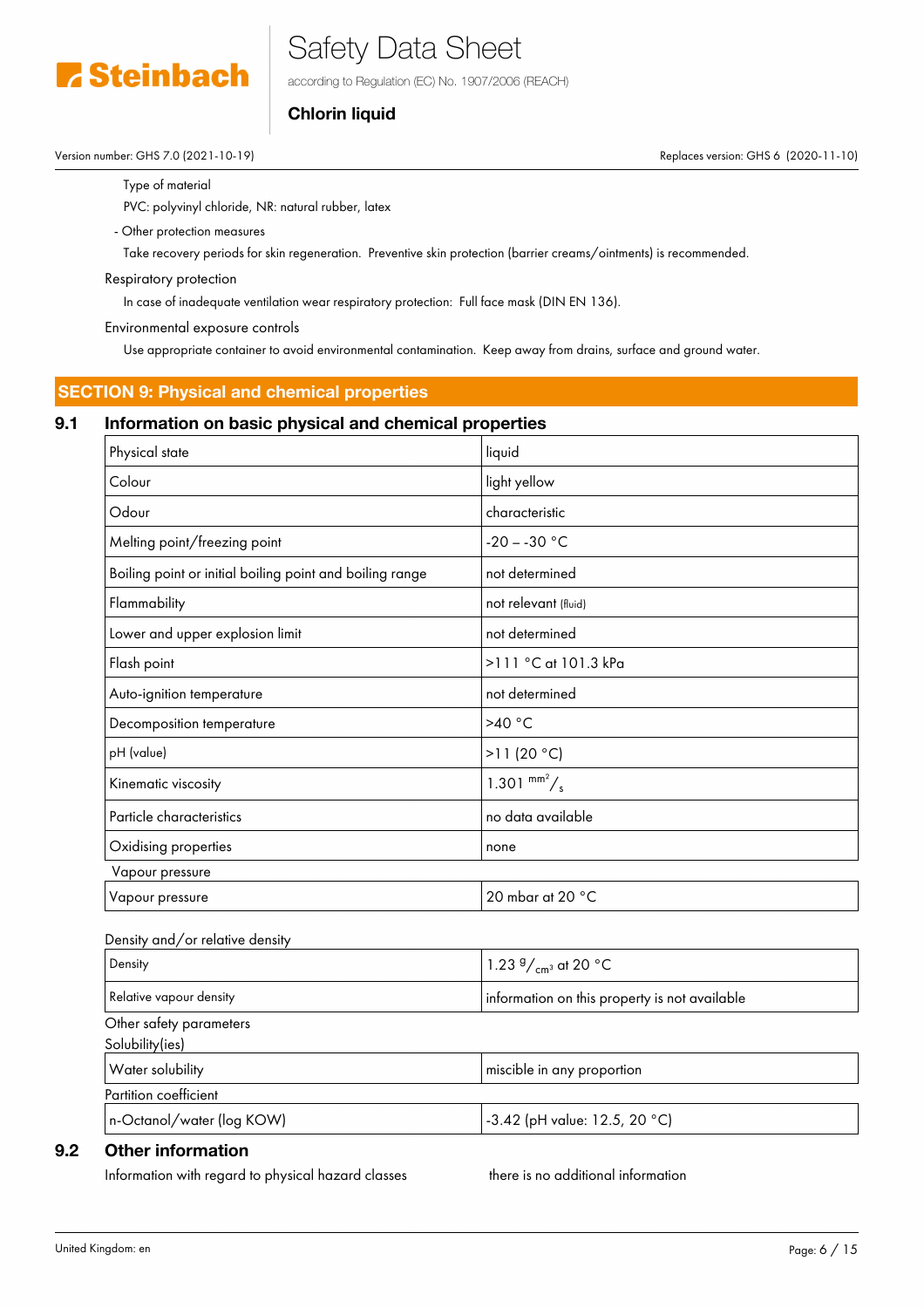

## **Chlorin liquid**

#### Version number: GHS 7.0 (2021-10-19) Replaces version: GHS 6 (2020-11-10)

Other safety characteristics

Miscibility Completely miscible with water.

Surface tension  $82.4 \text{ mN/m}$   $(20 \text{ °C})$ 

## **SECTION 10: Stability and reactivity**

#### **10.1 Reactivity**

Concerning incompatibility: see below "Conditions to avoid" and "Incompatible materials". It's a reactive substance. Substance or mixture corrosive to metals.

#### **10.2 Chemical stability**

See below "Conditions to avoid".

#### **10.3 Possibility of hazardous reactions**

No known hazardous reactions.

#### **10.4 Conditions to avoid**

There are no specific conditions known which have to be avoided.

#### **10.5 Incompatible materials**

There is no additional information.

Release of toxic materials with:

Acids, Reducing agents, Oxidiser

#### **10.6 Hazardous decomposition products**

Reasonably anticipated hazardous decomposition products produced as a result of use, storage, spill and heating are not known. Hazardous combustion products: see section 5.

## **SECTION 11: Toxicological information**

## **11.1 Information on hazard classes as defined in Regulation (EC) No 1272/2008 Classification according to GHS (1272/2008/EC, CLP)**

Acute toxicity

Shall not be classified as acutely toxic.

#### Skin corrosion/irritation

Causes severe skin burns and eye damage.

#### Serious eye damage/eye irritation

Causes serious eye damage.

#### Respiratory or skin sensitisation

Shall not be classified as a respiratory or skin sensitiser.

#### Germ cell mutagenicity

Shall not be classified as germ cell mutagenic.

#### **Carcinogenicity**

Shall not be classified as carcinogenic.

#### Reproductive toxicity

Shall not be classified as a reproductive toxicant.

Specific target organ toxicity - single exposure

Shall not be classified as a specific target organ toxicant (single exposure).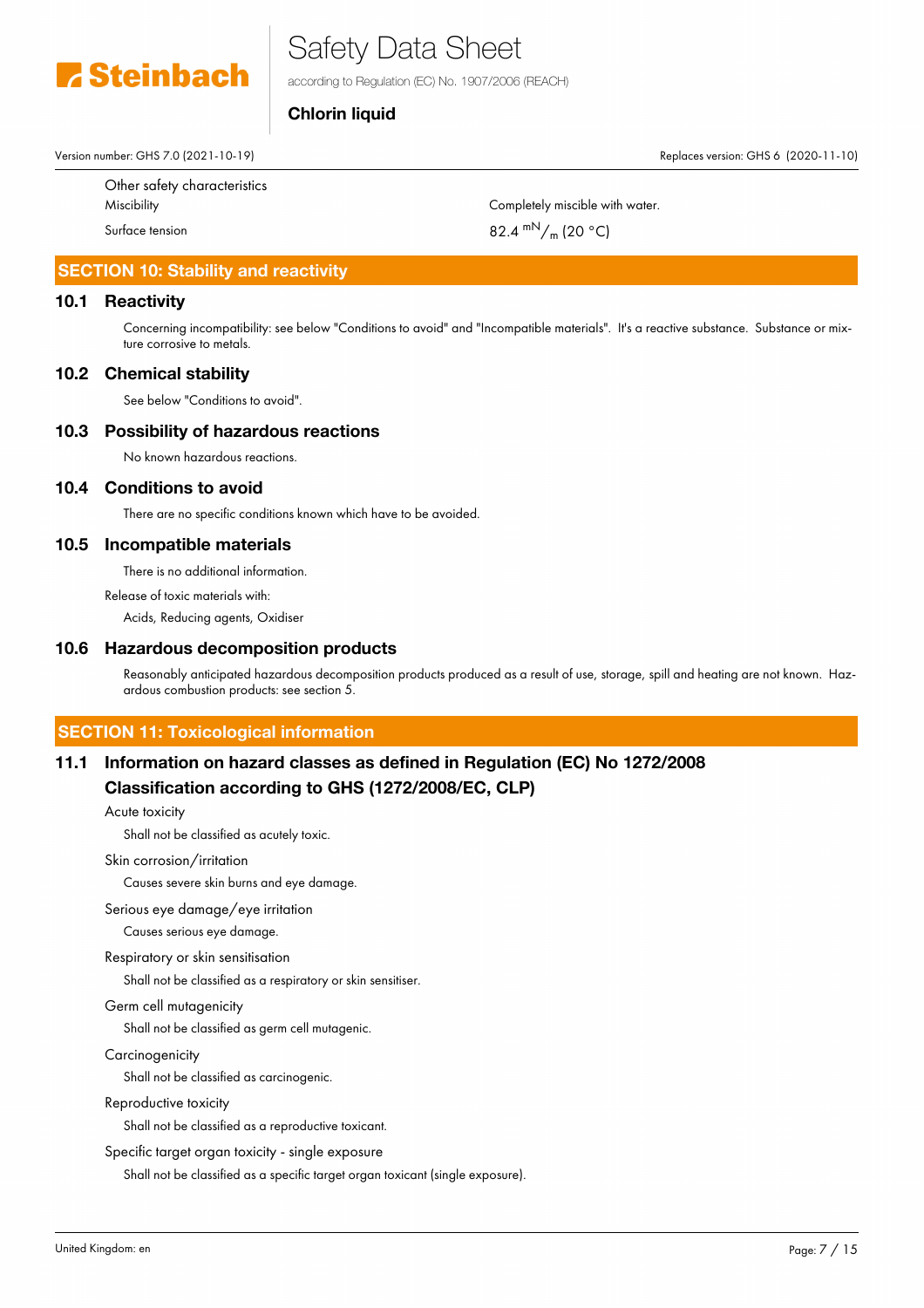

according to Regulation (EC) No. 1907/2006 (REACH)

## **Chlorin liquid**

#### Version number: GHS 7.0 (2021-10-19) Replaces version: GHS 6 (2020-11-10)

Specific target organ toxicity - repeated exposure

Shall not be classified as a specific target organ toxicant (repeated exposure).

#### Aspiration hazard

Shall not be classified as presenting an aspiration hazard.

#### **11.2 Information on other hazards**

There is no additional information.

## **SECTION 12: Ecological information**

### **12.1 Toxicity**

Very toxic to aquatic life with long lasting effects.

| <b>Aquatic toxicity (acute)</b> |                                      |                       |                      |  |  |  |
|---------------------------------|--------------------------------------|-----------------------|----------------------|--|--|--|
| <b>Endpoint</b>                 | <b>Value</b>                         | <b>Species</b>        | <b>Exposure time</b> |  |  |  |
| EC50                            | $35 \frac{\mu g}{I}$                 | aquatic invertebrates | 48 h                 |  |  |  |
| EC <sub>50</sub>                | $0.018 \frac{mg}{l}$                 | algae                 | 72h                  |  |  |  |
| ErC50                           | $0.036$ <sup>mg</sup> / <sub>1</sub> | algae                 | 72 h                 |  |  |  |

#### **Aquatic toxicity (chronic)**

| <b>Endpoint</b>  | <b>Value</b>        | <b>Species</b> | <b>Exposure time</b> |
|------------------|---------------------|----------------|----------------------|
| LC50             | $0.05 \frac{mg}{l}$ | fish           | 120h                 |
| EC <sub>50</sub> | $>3$ mg/            | microorganisms | n.<br>კ h            |

## **12.2 Persistence and degradability**

Data are not available.

## **12.3 Bioaccumulative potential**

Data are not available.

n-Octanol/water (log KOW) -3.42 (pH value: 12.5, 20 °C) (ECHA)

#### **12.4 Mobility in soil**

Data are not available.

## **12.5 Results of PBT and vPvB assessment**

Data are not available.

## **12.6 Endocrine disrupting properties**

Not listed.

## **12.7 Other adverse effects**

Data are not available.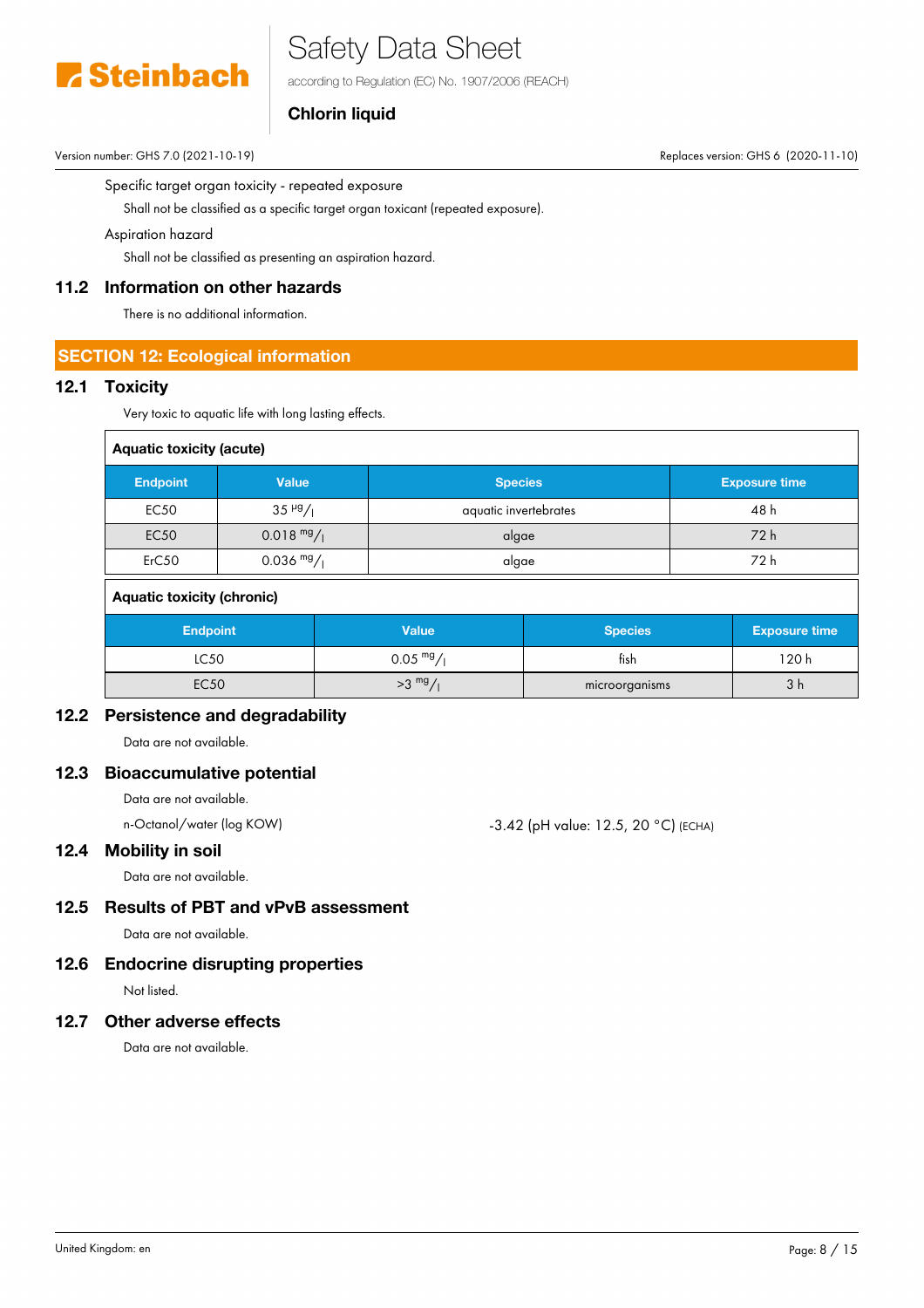

## **Chlorin liquid**

Version number: GHS 7.0 (2021-10-19) Replaces version: GHS 6 (2020-11-10)

#### **SECTION 13: Disposal considerations**

## **13.1 Waste treatment methods**

Waste treatment-relevant information

Recycling/reclamation of other inorganic materials.

#### Sewage disposal-relevant information

Do not empty into drains. Avoid release to the environment. Refer to special instructions/safety data sheets.

#### Waste treatment of containers/packagings

It is a dangerous waste; only packagings which are approved (e.g. acc. to ADR) may be used. Completely emptied packages can be recycled. Handle contaminated packages in the same way as the substance itself.

#### Other disposal recommendations

Dispose of contents/container to hazardous or special waste collection point. Waste treatment of containers/packagings: Mixed municipal waste.

#### **Relevant provisions relating to waste**

List of wastes (EU), Decision 2000/532/EC on the list of waste

Product Code/ Type of waste: 19 09 99

#### **Remarks**

Please consider the relevant national or regional provisions. Waste shall be separated into the categories that can be handled separately by the local or national waste management facilities.

|      | <b>SECTION 14: Transport information</b> |                                         |
|------|------------------------------------------|-----------------------------------------|
| 14.1 | UN number or ID number                   | 1791                                    |
|      | ADR/RID/ADN                              | <b>UN 1791</b>                          |
|      | IMDG-Code                                | <b>UN 1791</b>                          |
|      | <b>ICAO-TI</b>                           | <b>UN 1791</b>                          |
| 14.2 | UN proper shipping name                  | <b>HYPOCHLORITE SOLUTION</b>            |
|      | ADR/RID/ADN                              | <b>HYPOCHLORITE SOLUTION</b>            |
|      | IMDG-Code                                | <b>HYPOCHLORITE SOLUTION</b>            |
|      | <b>ICAO-TI</b>                           | Hypochlorite solution                   |
| 14.3 | <b>Transport hazard class(es)</b>        |                                         |
|      | ADR/RID/ADN                              | 8                                       |
|      | IMDG-Code                                | 8                                       |
|      | <b>ICAO-TI</b>                           | 8                                       |
| 14.4 | <b>Packing group</b>                     | II (substance presenting medium danger) |
|      | ADR/RID/ADN                              | $\mathbf{I}$                            |
|      | IMDG-Code                                | Ш                                       |
|      | <b>ICAO-TI</b>                           | $\mathbf{I}$                            |
| 14.5 | <b>Environmental hazards</b>             | hazardous to the aquatic environment    |
|      |                                          |                                         |

## **14.6 Special precautions for user**

Provisions for dangerous goods (ADR) should be complied within the premises.

#### **14.7 Maritime transport in bulk according to IMO instruments**

The cargo is not intended to be carried in bulk.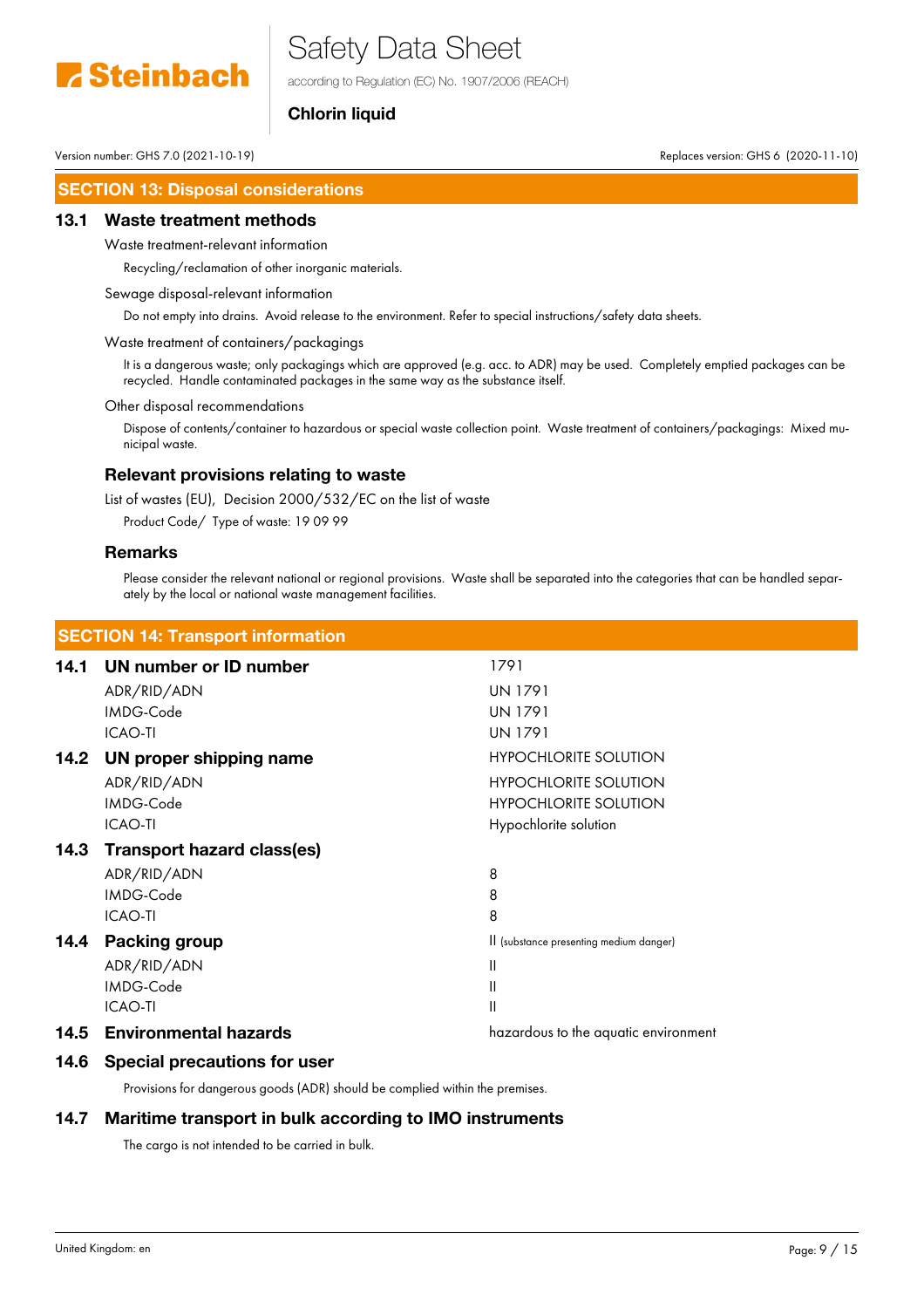

## **Chlorin liquid**

Version number: GHS 7.0 (2021-10-19) Replaces version: GHS 6 (2020-11-10)

## **Information for each of the UN Model Regulations**

## **Transport of dangerous goods by road, rail and inland waterway (ADR/RID/ADN)**

| Classification code           | C9                                                                                 |
|-------------------------------|------------------------------------------------------------------------------------|
| Danger label(s)               | 8, fish and tree                                                                   |
|                               |                                                                                    |
| Environmental hazards         | yes (hazardous to the aquatic environment)                                         |
| Special provisions (SP)       | 521                                                                                |
| Excepted quantities (EQ)      | E <sub>2</sub>                                                                     |
| Limited quantities (LQ)       | 1 <sub>l</sub>                                                                     |
| Transport category (TC)       | $\overline{2}$                                                                     |
| Tunnel restriction code (TRC) | E                                                                                  |
| Hazard identification No      | 80                                                                                 |
| <b>Emergency Action Code</b>  | 2X                                                                                 |
|                               | International Maritime Dangerous Goods Code (IMDG) - Additional information        |
| Marine pollutant              | yes (P) (hazardous to the aquatic environment)                                     |
| Danger label(s)               | 8, fish and tree                                                                   |
|                               |                                                                                    |
| Special provisions (SP)       |                                                                                    |
| Excepted quantities (EQ)      | E <sub>2</sub>                                                                     |
| Limited quantities (LQ)       | 1 <sub>l</sub>                                                                     |
| EmS                           | $F-A, S-B$                                                                         |
| Stowage category              | B                                                                                  |
| Segregation group             | 8 - Hypochlorites                                                                  |
|                               | International Civil Aviation Organization (ICAO-IATA/DGR) - Additional information |
| Environmental hazards         | yes (hazardous to the aquatic environment)                                         |
| Danger label(s)               | 8                                                                                  |
|                               |                                                                                    |
| Special provisions (SP)       | A <sub>3</sub>                                                                     |
| Excepted quantities (EQ)      | E <sub>2</sub>                                                                     |
| Limited quantities (LQ)       | 0,5L                                                                               |

## **SECTION 15: Regulatory information**

## **15.1 Safety, health and environmental regulations/legislation specific for the substance or mixture**

## **Relevant provisions of the European Union (EU) Restrictions according to REACH, Annex XVII**

| <b>No</b> | Name of substance   | <b>CAS No</b> | <b>Type of registration</b> |
|-----------|---------------------|---------------|-----------------------------|
|           | Sodium hypochlorite |               | 1907/2006/EC annex XVII     |
|           | Sodium hypochlorite |               | 2020/2081/EC annex XVII     |

## **List of substances subject to authorisation (REACH, Annex XIV) / SVHC - candidate list**

Not listed.

#### **Seveso Directive**

| Nο | Dangerous substance/hazard categories                                |
|----|----------------------------------------------------------------------|
|    | environmental hazards (hazardous to the aquatic environment, cat. 1) |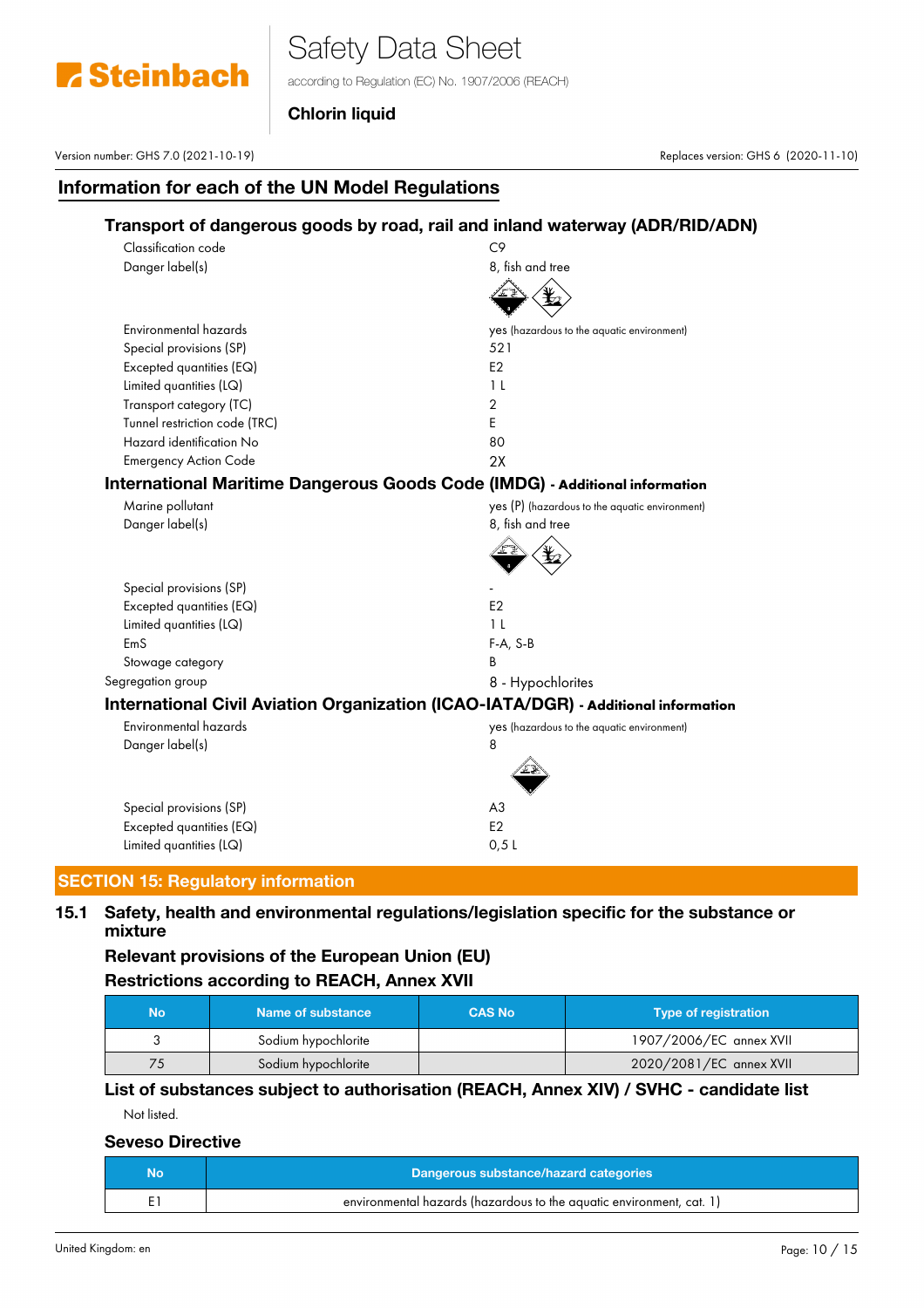

## **Chlorin liquid**

#### Version number: GHS 7.0 (2021-10-19) Replaces version: GHS 6 (2020-11-10)

| <b>Deco-Paint Directive</b>                 |    |  |  |
|---------------------------------------------|----|--|--|
| i VOC content                               | 0% |  |  |
| <b>Industrial Emissions Directive (IED)</b> |    |  |  |
| ⊩VOC content                                | 0% |  |  |

## **Directive on the restriction of the use of certain hazardous substances in electrical and electronic equipment (RoHS)**

Not listed.

## **Regulation concerning the establishment of a European Pollutant Release and Transfer Register (PRTR)**

Not listed.

#### **Water Framework Directive (WFD)**

| List of pollutants (WFD) |               |           |                |  |  |
|--------------------------|---------------|-----------|----------------|--|--|
| Name of substance        | <b>CAS No</b> | Listed in | <b>Remarks</b> |  |  |
| Sodium hypochlorite      |               | A         |                |  |  |

### **Legend**

A) Indicative list of the main pollutants

## **Regulation on persistent organic pollutants (POP)**

Not listed.

### **National inventories**

| <b>Country</b> | <b>Inventory</b> | Status              |
|----------------|------------------|---------------------|
| EU             | REACH Reg.       | substance is listed |

**Legend**<br>REACH Reg.

REACH registered substances

#### **15.2 Chemical Safety Assessment**

No Chemical Safety Assessment has been carried out for this substance.

## **SECTION 16: Other information**

## **Indication of changes (revised safety data sheet)**

| <b>Section</b> | <b>Former entry (text/value)</b>                                                                                                                                                                                                                                | <b>Actual entry (text/value)</b>                                                                                                                                                                                                                                     | Safety-<br>relevant |
|----------------|-----------------------------------------------------------------------------------------------------------------------------------------------------------------------------------------------------------------------------------------------------------------|----------------------------------------------------------------------------------------------------------------------------------------------------------------------------------------------------------------------------------------------------------------------|---------------------|
| 1.3            | Details of the supplier of the safety data sheet:<br>Steinbach International GmbH<br>L. Steinbach Platz 1<br>4311 Schwertberg<br>Austria<br>Telephone: +43 7262 61431<br>e-Mail: info@steinbach-group.com<br>e-Mail (competent person): sdb@steinbach-group.com | Details of the supplier of the safety data sheet:<br>Steinbach International GmbH<br>L. Steinbach Platz 1<br>4311 Schwertberg<br>Austria<br>Telephone: +43 7262 61431 1000<br>e-Mail: info@steinbach-group.com<br>e-Mail (competent person): sdb@steinbach-group.com | yes                 |
| 3.1            |                                                                                                                                                                                                                                                                 | Index No:<br>change in the listing (table)                                                                                                                                                                                                                           | yes                 |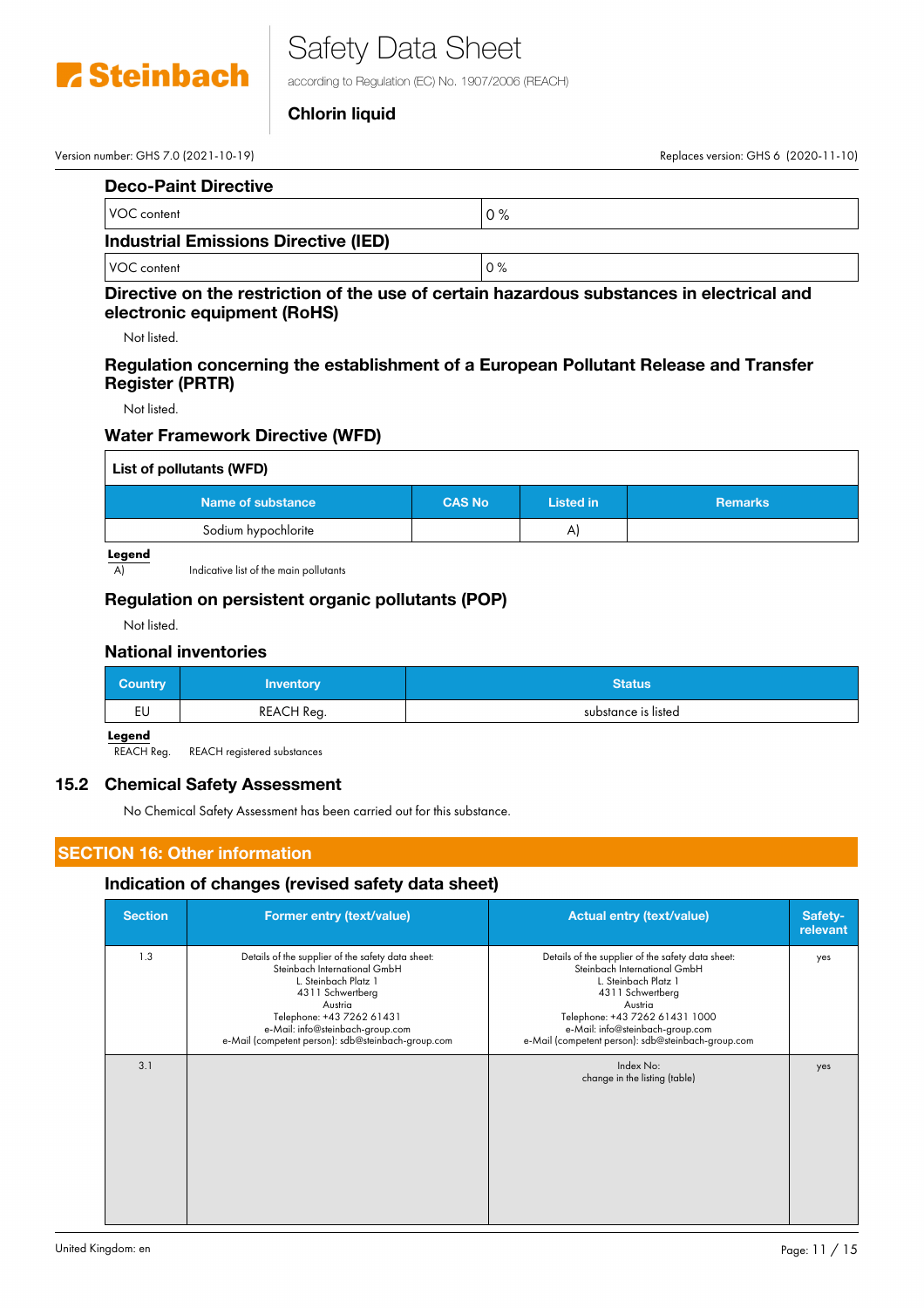

according to Regulation (EC) No. 1907/2006 (REACH)

## **Chlorin liquid**

#### Version number: GHS 7.0 (2021-10-19) Replaces version: GHS 6 (2020-11-10)

| <b>Section</b> | <b>Former entry (text/value)</b>                                                                                                                                                                                                                                                                                                                                                                                                                                                                                                                            | <b>Actual entry (text/value)</b>                                                                                                                                                                                                                                                                                                                                                                                                                                                                                                                                                                   | Safety-<br>relevant |
|----------------|-------------------------------------------------------------------------------------------------------------------------------------------------------------------------------------------------------------------------------------------------------------------------------------------------------------------------------------------------------------------------------------------------------------------------------------------------------------------------------------------------------------------------------------------------------------|----------------------------------------------------------------------------------------------------------------------------------------------------------------------------------------------------------------------------------------------------------------------------------------------------------------------------------------------------------------------------------------------------------------------------------------------------------------------------------------------------------------------------------------------------------------------------------------------------|---------------------|
| 4.1            | General notes:<br>Do not leave affected person unattended. Remove victim out of the<br>danger area. Keep affected person warm, still and covered. In<br>case of accident or if you feel unwell, seek medical advice immedi-<br>ately (show the label where possible). Take off immediately all con-<br>taminated clothing. Symptoms may develop several hours follow-<br>ing exposure; medical observation therefore necessary for at least<br>48 hours. In case of unconsciousness place person in the recovery<br>position. Never give anything by mouth. | General notes:<br>Do not leave affected person unattended. Remove victim out of the<br>danger area. Keep affected person warm, still and covered. In<br>case of accident or if you feel unwell, seek medical advice immedi-<br>ately (show the label where possible). Take off immediately all con-<br>taminated clothing. Symptoms may develop several hours follow-<br>ing exposure; medical observation therefore necessary for at least<br>48 hours. In case of unconsciousness place person in the recovery<br>position. Never give anything by mouth. Self-protection of the first<br>aider. | yes                 |
| 4.1            | Following skin contact:<br>Wash with plenty of soap and water.                                                                                                                                                                                                                                                                                                                                                                                                                                                                                              |                                                                                                                                                                                                                                                                                                                                                                                                                                                                                                                                                                                                    | yes                 |
| 6.3            | Advice on how to clean up a spill:<br>Wipe up with absorbent material (e.g. cloth, fleece). Collect<br>spillage: Sawdust, Kieselgur (diatomite), Sand, Universal binder                                                                                                                                                                                                                                                                                                                                                                                     | Advice on how to clean up a spill:<br>Wipe up with absorbent material (e.g. cloth, fleece). Collect<br>spillage: Kieselgur (diatomite), Sand, Universal binder                                                                                                                                                                                                                                                                                                                                                                                                                                     | yes                 |
| 8.2            | - Eye/face protection:<br>Use safety goggle with side protection (EN 166).                                                                                                                                                                                                                                                                                                                                                                                                                                                                                  |                                                                                                                                                                                                                                                                                                                                                                                                                                                                                                                                                                                                    | yes                 |
| 8.2            |                                                                                                                                                                                                                                                                                                                                                                                                                                                                                                                                                             | - Eye/face protection:<br>Use safety goggle with side protection (EN 166).                                                                                                                                                                                                                                                                                                                                                                                                                                                                                                                         | yes                 |
| 8.2            | Hand protection:<br>Wear suitable gloves. Chemical protection gloves are suitable,<br>which are tested according to EN 374. Check leak-tightness/im-<br>permeability prior to use. In the case of wanting to use the gloves<br>again, clean them before taking off and air them well. For special<br>purposes, it is recommended to check the resistance to chemicals of<br>the protective gloves mentioned above together with the supplier of<br>these gloves.                                                                                            |                                                                                                                                                                                                                                                                                                                                                                                                                                                                                                                                                                                                    | yes                 |
| 8.2            | Type of material:<br>PVC: polyvinyl chloride, NR: natural rubber, latex                                                                                                                                                                                                                                                                                                                                                                                                                                                                                     |                                                                                                                                                                                                                                                                                                                                                                                                                                                                                                                                                                                                    | yes                 |
| 8.2            |                                                                                                                                                                                                                                                                                                                                                                                                                                                                                                                                                             | - Hand protection:<br>Wear suitable gloves. Chemical protection gloves are suitable,<br>which are tested according to EN 374. Check leak-tightness/im-<br>permeability prior to use. In the case of wanting to use the gloves<br>again, clean them before taking off and air them well. For special<br>purposes, it is recommended to check the resistance to chemicals of<br>the protective gloves mentioned above together with the supplier of<br>these gloves.                                                                                                                                 | yes                 |
| 8.2            |                                                                                                                                                                                                                                                                                                                                                                                                                                                                                                                                                             | Type of material:<br>PVC: polyvinyl chloride, NR: natural rubber, latex                                                                                                                                                                                                                                                                                                                                                                                                                                                                                                                            | yes                 |
| 8.2            | - Other protection measures:<br>Take recovery periods for skin regeneration. Preventive skin protec-<br>tion (barrier creams/ointments) is recommended. Wash hands<br>thoroughly after handling.                                                                                                                                                                                                                                                                                                                                                            | - Other protection measures:<br>Take recovery periods for skin regeneration. Preventive skin protec-<br>tion (barrier creams/ointments) is recommended.                                                                                                                                                                                                                                                                                                                                                                                                                                            | yes                 |
| 8.2            | Respiratory protection:<br>In case of inadequate ventilation wear respiratory protection                                                                                                                                                                                                                                                                                                                                                                                                                                                                    | Respiratory protection:<br>In case of inadequate ventilation wear respiratory protection: Full<br>face mask (DIN EN 136).                                                                                                                                                                                                                                                                                                                                                                                                                                                                          | yes                 |
| 9.1            | Evaporation rate:<br>not determined                                                                                                                                                                                                                                                                                                                                                                                                                                                                                                                         |                                                                                                                                                                                                                                                                                                                                                                                                                                                                                                                                                                                                    | yes                 |
| 9.1            |                                                                                                                                                                                                                                                                                                                                                                                                                                                                                                                                                             | Particle characteristics:<br>no data available                                                                                                                                                                                                                                                                                                                                                                                                                                                                                                                                                     | yes                 |
| 9.1            |                                                                                                                                                                                                                                                                                                                                                                                                                                                                                                                                                             | Oxidising properties:<br>none                                                                                                                                                                                                                                                                                                                                                                                                                                                                                                                                                                      | yes                 |
| 9.1            |                                                                                                                                                                                                                                                                                                                                                                                                                                                                                                                                                             | Vapour pressure                                                                                                                                                                                                                                                                                                                                                                                                                                                                                                                                                                                    | yes                 |
| 9.1            |                                                                                                                                                                                                                                                                                                                                                                                                                                                                                                                                                             | Density and/or relative density                                                                                                                                                                                                                                                                                                                                                                                                                                                                                                                                                                    | yes                 |
| 9.1            | Vapour density:<br>this information is not available                                                                                                                                                                                                                                                                                                                                                                                                                                                                                                        |                                                                                                                                                                                                                                                                                                                                                                                                                                                                                                                                                                                                    | yes                 |
| 9.1            | Viscosity                                                                                                                                                                                                                                                                                                                                                                                                                                                                                                                                                   |                                                                                                                                                                                                                                                                                                                                                                                                                                                                                                                                                                                                    | yes                 |
| 9.1            | Dynamic viscosity:<br>2.8 mPas at 20 °C                                                                                                                                                                                                                                                                                                                                                                                                                                                                                                                     |                                                                                                                                                                                                                                                                                                                                                                                                                                                                                                                                                                                                    | yes                 |
| 9.1            | Explosive properties:<br>none                                                                                                                                                                                                                                                                                                                                                                                                                                                                                                                               |                                                                                                                                                                                                                                                                                                                                                                                                                                                                                                                                                                                                    | yes                 |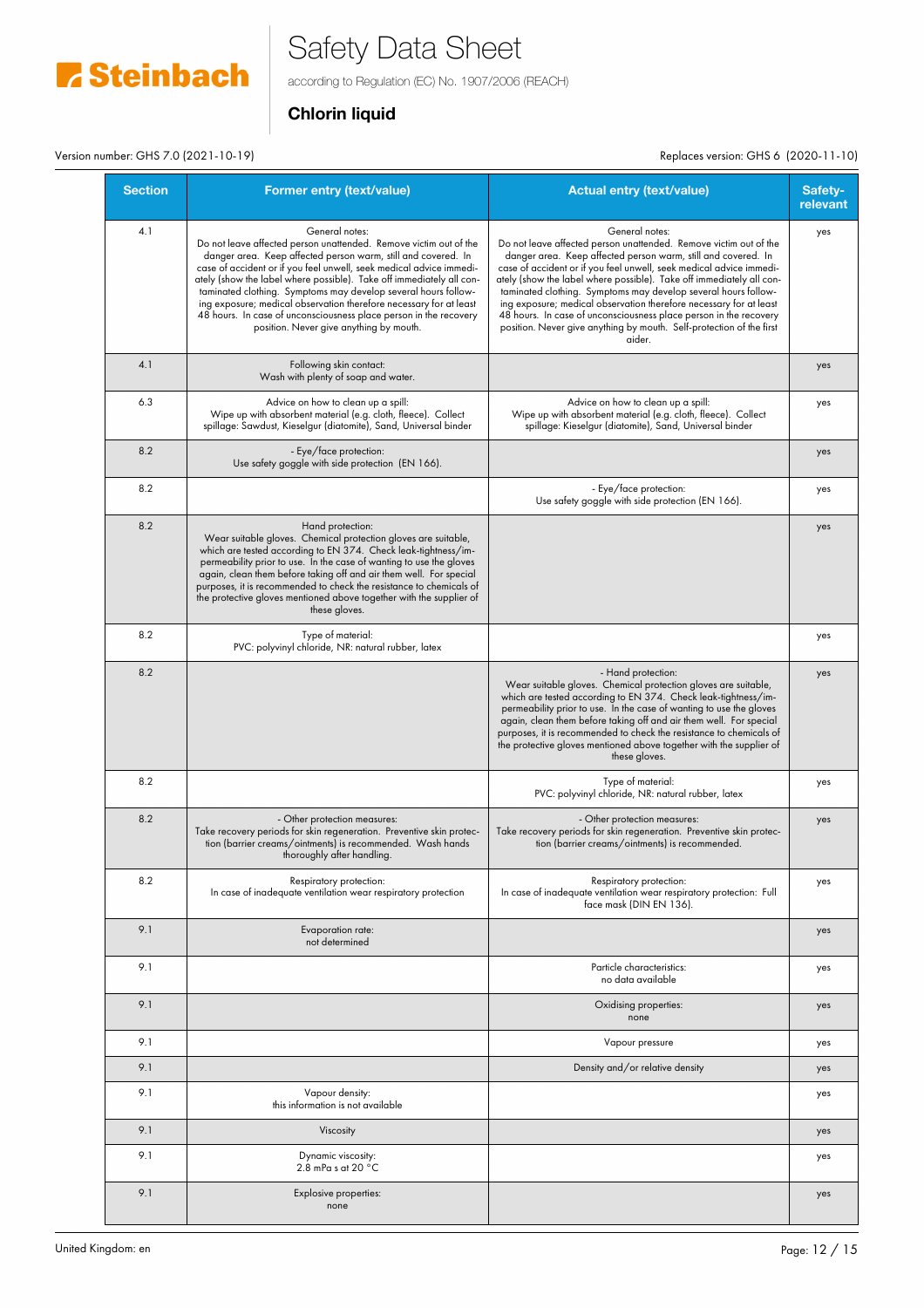

according to Regulation (EC) No. 1907/2006 (REACH)

## **Chlorin liquid**

#### Version number: GHS 7.0 (2021-10-19) Replaces version: GHS 6 (2020-11-10)

| <b>Section</b> | Former entry (text/value)                                      | <b>Actual entry (text/value)</b>                                                          | Safety-<br>relevant |
|----------------|----------------------------------------------------------------|-------------------------------------------------------------------------------------------|---------------------|
| 9.1            | Oxidising properties:<br>none                                  |                                                                                           | yes                 |
| 9.1            |                                                                | Relative vapour density:<br>information on this property is not available                 | yes                 |
| 9.2            | Other information:<br>There is no additional information.      | Other information                                                                         | yes                 |
| 9.2            |                                                                | Information with regard to physical hazard classes:<br>there is no additional information | yes                 |
| 9.2            |                                                                | Other safety characteristics                                                              | yes                 |
| 9.2            |                                                                | Miscibility:<br>Completely miscible with water.                                           | yes                 |
| 11.2           |                                                                | Information on other hazards:<br>There is no additional information.                      | yes                 |
| 12.7           | Other adverse effects                                          | Other adverse effects:<br>Data are not available.                                         | yes                 |
| 14.1           |                                                                | ADR/RID/ADN:<br><b>UN 1791</b>                                                            | yes                 |
| 14.1           |                                                                | IMDG-Code:<br><b>UN 1791</b>                                                              | yes                 |
| 14.1           |                                                                | ICAO-TI:<br>UN 1791                                                                       | yes                 |
| 14.2           |                                                                | ADR/RID/ADN:<br><b>HYPOCHLORITE SOLUTION</b>                                              | yes                 |
| 14.2           |                                                                | IMDG-Code:<br><b>HYPOCHLORITE SOLUTION</b>                                                | yes                 |
| 14.2           |                                                                | ICAO-TI:<br>Hypochlorite solution                                                         | yes                 |
| 14.3           | Class:<br>8 (corrosive substances) (environmentally hazardous) |                                                                                           | yes                 |
| 14.3           |                                                                | ADR/RID/ADN:<br>$\bf 8$                                                                   | yes                 |
| 14.3           |                                                                | IMDG-Code:<br>8                                                                           | yes                 |
| 14.3           |                                                                | ICAO-TI:<br>8                                                                             | yes                 |
| 14.4           |                                                                | ADR/RID/ADN:<br>Ш.                                                                        | yes                 |
| 14.4           |                                                                | IMDG-Code:<br>$\parallel$                                                                 | yes                 |
| 14.4           |                                                                | ICAO-TI:<br>$\parallel$                                                                   | yes                 |
| 14.7           | UN number:<br>1791                                             |                                                                                           | yes                 |
| 14.7           | Proper shipping name:<br><b>HYPOCHLORITE SOLUTION</b>          |                                                                                           | yes                 |
| 14.7           | Class:<br>8                                                    |                                                                                           | yes                 |
| 14.7           | Packing group:<br>JL.                                          |                                                                                           | yes                 |
| 14.7           | UN number:<br>1791                                             |                                                                                           | yes                 |
| 14.7           | Proper shipping name:<br><b>HYPOCHLORITE SOLUTION</b>          |                                                                                           | yes                 |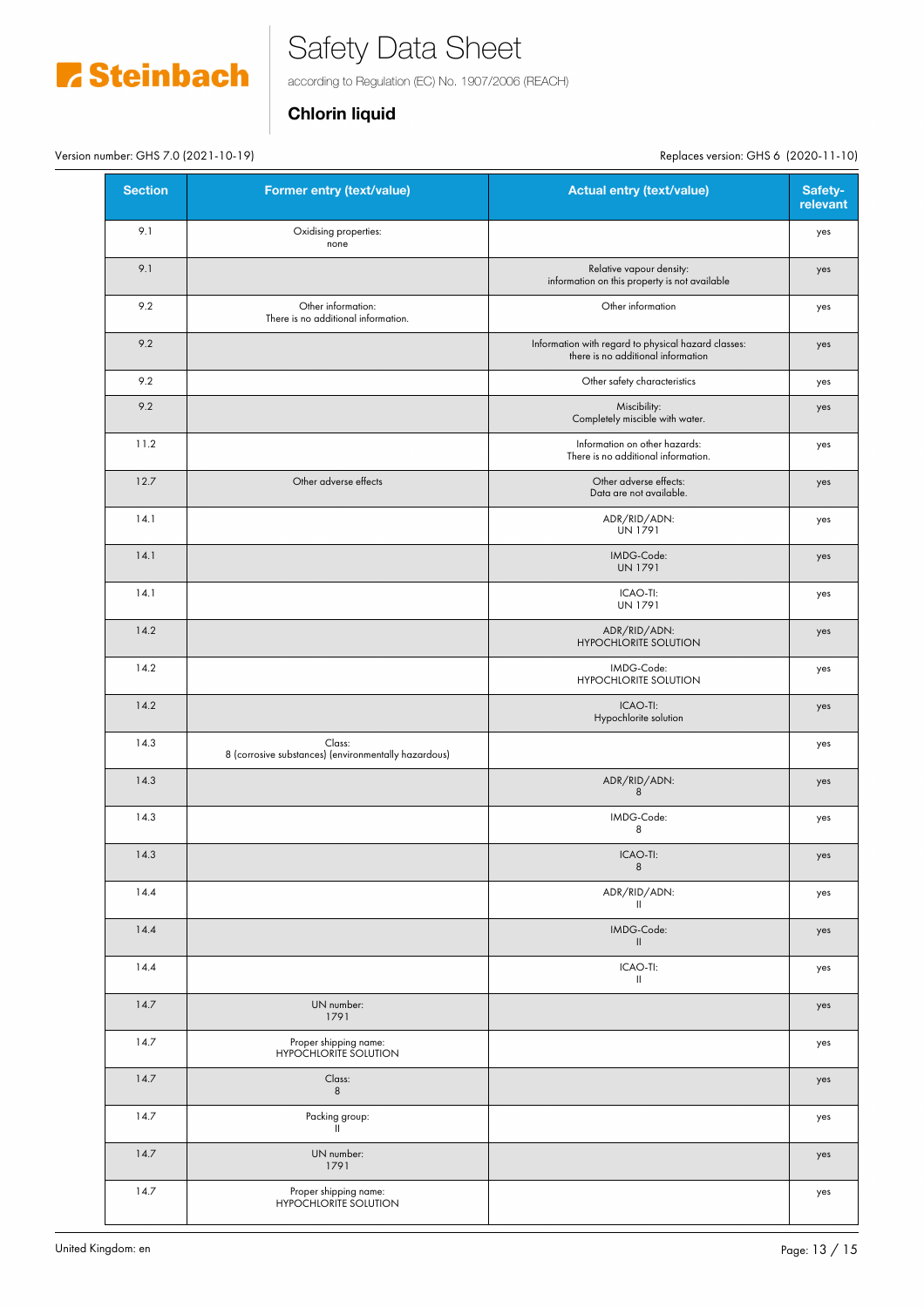

according to Regulation (EC) No. 1907/2006 (REACH)

## **Chlorin liquid**

#### Version number: GHS 7.0 (2021-10-19) Replaces version: GHS 6 (2020-11-10)

| <b>Section</b> | <b>Former entry (text/value)</b>                                                                                                                                                                                                                                                                                                                                                                                                       | <b>Actual entry (text/value)</b>                                                                                                                                                                                                                                                                                                                                                                                                       | Safety-<br>relevant |
|----------------|----------------------------------------------------------------------------------------------------------------------------------------------------------------------------------------------------------------------------------------------------------------------------------------------------------------------------------------------------------------------------------------------------------------------------------------|----------------------------------------------------------------------------------------------------------------------------------------------------------------------------------------------------------------------------------------------------------------------------------------------------------------------------------------------------------------------------------------------------------------------------------------|---------------------|
| 14.7           | Class:<br>8                                                                                                                                                                                                                                                                                                                                                                                                                            |                                                                                                                                                                                                                                                                                                                                                                                                                                        | yes                 |
| 14.7           | Packing group:<br>Ш                                                                                                                                                                                                                                                                                                                                                                                                                    |                                                                                                                                                                                                                                                                                                                                                                                                                                        | yes                 |
| 14.7           | UN number:<br>1791                                                                                                                                                                                                                                                                                                                                                                                                                     |                                                                                                                                                                                                                                                                                                                                                                                                                                        | yes                 |
| 14.7           | Proper shipping name:<br>Hypochlorite solution                                                                                                                                                                                                                                                                                                                                                                                         |                                                                                                                                                                                                                                                                                                                                                                                                                                        | yes                 |
| 14.7           | Class:<br>8                                                                                                                                                                                                                                                                                                                                                                                                                            |                                                                                                                                                                                                                                                                                                                                                                                                                                        | yes                 |
| 14.7           | Packing group:<br>Ш                                                                                                                                                                                                                                                                                                                                                                                                                    |                                                                                                                                                                                                                                                                                                                                                                                                                                        | yes                 |
| 15.1           |                                                                                                                                                                                                                                                                                                                                                                                                                                        | Restrictions according to REACH, Annex XVII:<br>change in the listing (table)                                                                                                                                                                                                                                                                                                                                                          | yes                 |
| 15.1           |                                                                                                                                                                                                                                                                                                                                                                                                                                        | Regulation on persistent organic pollutants (POP):<br>Not listed.                                                                                                                                                                                                                                                                                                                                                                      | yes                 |
| 16             |                                                                                                                                                                                                                                                                                                                                                                                                                                        | Abbreviations and acronyms:<br>change in the listing (table)                                                                                                                                                                                                                                                                                                                                                                           | yes                 |
| 16             | Key literature references and sources for data:<br>Regulation (EC) No 1272/2008 on classification, labelling and<br>packaging of substances and mixtures. Regulation (EC) No.<br>1907/2006 (REACH), amended by 2015/830/EU.Transport of<br>dangerous goods by road, rail and inland waterway (ADR/RID/<br>ADN). International Maritime Dangerous Goods Code (IMDG).<br>Dangerous Goods Regulations (DGR) for the air transport (IATA). | Key literature references and sources for data:<br>Regulation (EC) No 1272/2008 on classification, labelling and<br>packaging of substances and mixtures. Regulation (EC) No.<br>1907/2006 (REACH), amended by 2020/878/EU.Transport of<br>dangerous goods by road, rail and inland waterway (ADR/RID/<br>ADN). International Maritime Dangerous Goods Code (IMDG).<br>Dangerous Goods Regulations (DGR) for the air transport (IATA). | yes                 |

## **Abbreviations and acronyms**

| Abbr.          | <b>Descriptions of used abbreviations</b>                                                                                                                                                                                                                                                   |
|----------------|---------------------------------------------------------------------------------------------------------------------------------------------------------------------------------------------------------------------------------------------------------------------------------------------|
| 2006/15/EC     | Commission Directive establishing a second list of indicative occupational exposure limit values in implementation of Council Directive 98/24/EC and amending Directives 91/<br>322/EEC and 2000/39/EC                                                                                      |
| <b>ADN</b>     | Accord européen relatif au transport international des marchandises dangereuses par voies de navigation intérieures (European Agreement concerning the International Carriage<br>of Dangerous Goods by Inland Waterways)                                                                    |
| <b>ADR</b>     | Accord relatif au transport international des marchandises dangereuses par route (Agreement concerning the International Carriage of Dangerous Goods by Road)                                                                                                                               |
| ADR/RID/ADN    | Agreements concerning the International Carriage of Dangerous Goods by Road/Rail/Inland Waterways (ADR/RID/ADN)                                                                                                                                                                             |
| ATE            | <b>Acute Toxicity Estimate</b>                                                                                                                                                                                                                                                              |
| CAS            | Chemical Abstracts Service (service that maintains the most comprehensive list of chemical substances)                                                                                                                                                                                      |
| Ceiling-C      | ceiling value                                                                                                                                                                                                                                                                               |
| <b>CLP</b>     | Regulation (EC) No 1272/2008 on classification, labelling and packaging of substances and mixtures                                                                                                                                                                                          |
| <b>DGR</b>     | Dangerous Goods Regulations (see IATA/DGR)                                                                                                                                                                                                                                                  |
| <b>DNEL</b>    | Derived No-Effect Level                                                                                                                                                                                                                                                                     |
| <b>EC50</b>    | Effective Concentration 50 %. The EC50 corresponds to the concentration of a tested substance causing 50 % changes in response (e.g. on growth) during a specified time interval                                                                                                            |
| EC No          | The EC Inventory (EINECS, ELINCS and the NLP-list) is the source for the seven-digit EC number, an identifier of substances commercially available within the EU (European Union)                                                                                                           |
| EH40/2005      | EH40/2005 Workplace exposure limits (http://www.nationalarchives.gov.uk/doc/open-government-licence/)                                                                                                                                                                                       |
| <b>EINECS</b>  | European Inventory of Existing Commercial Chemical Substances                                                                                                                                                                                                                               |
| <b>ELINCS</b>  | European List of Notified Chemical Substances                                                                                                                                                                                                                                               |
| EmS            | <b>Emergency Schedule</b>                                                                                                                                                                                                                                                                   |
| ErC50          | EC50: in this method, that concentration of test substance which results in a 50 % reduction in either growth (EbC50) or growth rate (ErC50) relative to the control                                                                                                                        |
| <b>GHS</b>     | "Globally Harmonized System of Classification and Labelling of Chemicals" developed by the United Nations                                                                                                                                                                                   |
| <b>IATA</b>    | International Air Transport Association                                                                                                                                                                                                                                                     |
| IATA/DGR       | Dangerous Goods Regulations (DGR) for the air transport (IATA)                                                                                                                                                                                                                              |
| <b>ICAO</b>    | International Civil Aviation Organization                                                                                                                                                                                                                                                   |
| <b>ICAO-TI</b> | Technical instructions for the safe transport of dangerous goods by air                                                                                                                                                                                                                     |
| <b>IMDG</b>    | International Maritime Dangerous Goods Code                                                                                                                                                                                                                                                 |
| IMDG-Code      | International Maritime Dangerous Goods Code                                                                                                                                                                                                                                                 |
| index No       | the Index number is the identification code given to the substance in Part 3 of Annex VI to Regulation (EC) No 1272/2008                                                                                                                                                                    |
| <b>IOELV</b>   | indicative occupational exposure limit value                                                                                                                                                                                                                                                |
| LC50           | Lethal Concentration 50%: the LC50 corresponds to the concentration of a tested substance causing 50% lethality during a specified time interval                                                                                                                                            |
| M-factor       | means a multiplying factor. It is applied to the concentration of a substance classified as hazardous to the aquatic environment acute category 1 or chronic category 1, and is used<br>to derive by the summation method the classification of a mixture in which the substance is present |
| <b>NLP</b>     | No-Longer Polymer                                                                                                                                                                                                                                                                           |
| PBT            | Persistent, Bioaccumulative and Toxic                                                                                                                                                                                                                                                       |
| PNEC.          | Predicted No-Effect Concentration                                                                                                                                                                                                                                                           |
| ppm            | parts per million                                                                                                                                                                                                                                                                           |